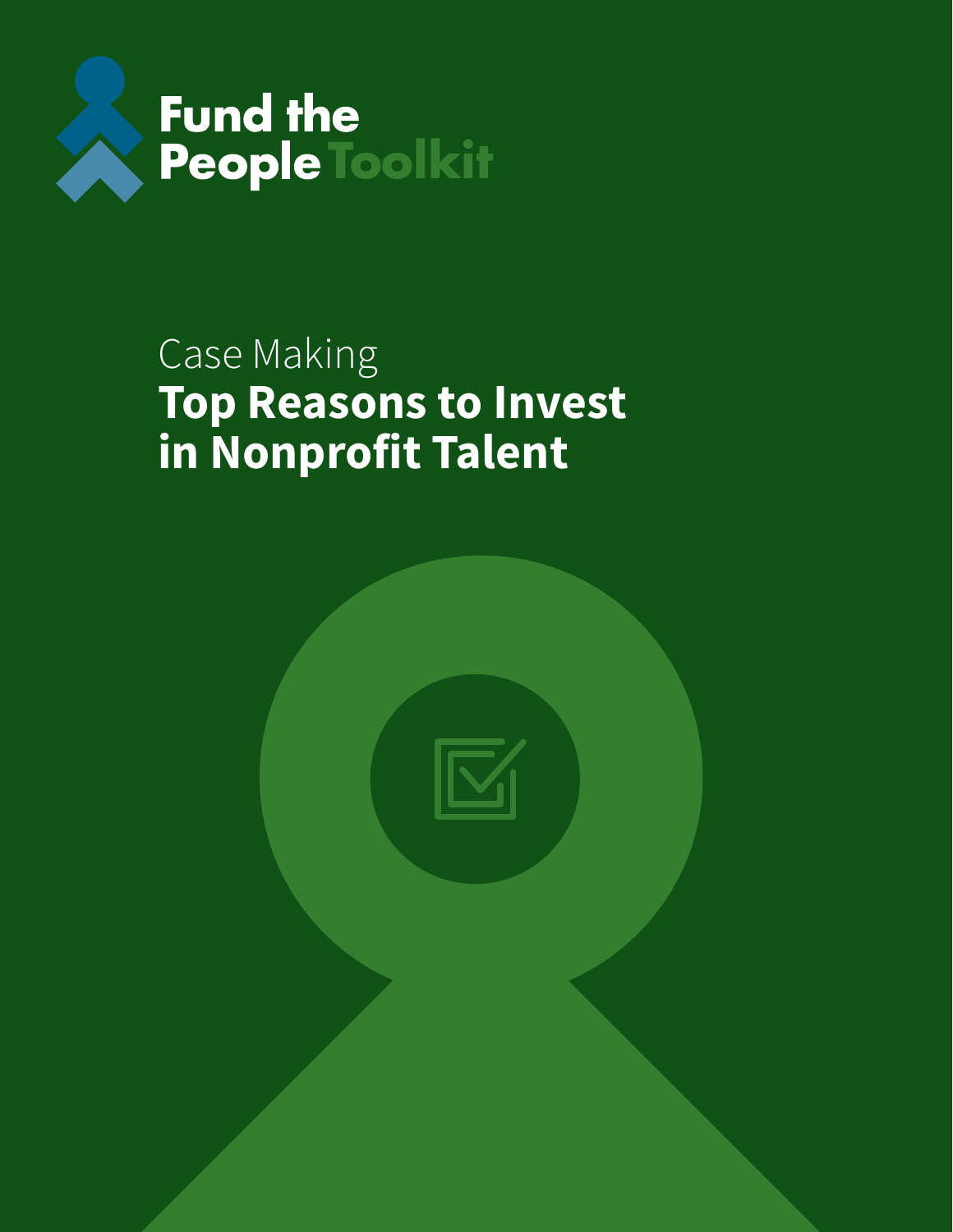

**At a Glance**

![](_page_1_Picture_4.jpeg)

Type: Date:

Case Making Tool

January 2017

# **Top Reasons to Invest in Nonprofit Talent**

#### **What Does Investing in Nonprofit Talent Mean?**

**Sus at ni a b** Intentional deployment of resources to support and develop professionals and leaders in the nonprofit workforce. These resources may include financial capital, political capital, time, attention, skill, etc. Investments may be made internally (by the board, executive director or by others) or externally (by foundations, donors, government or corporate funders). Talent-investing may support various types of interventions, depending on context, need, interest, and level of intervention.

#### **Audience**

Intended primarily for foundation grantmakers, this tool is also meant to be useful to individual donors, governments, corporations, capacity builders, and nonprofit boards, executives, and fundraisers.

![](_page_1_Figure_13.jpeg)

#### **Purpose of Tool**

This tool provides succinct language and anecdotes that can be used to introduce the concept of talent philanthropy to foundation staff and board trustees and to communicate the compelling reasons for investing in nonprofit talent.

#### **Call to Action**

The impact of the work of a nonprofit or a grantee can be broadened and deepened on an exponential scale if talent is funded with as much intelligence and intention as other significant budgetary expenditures. While Fund the People believes it is essential for foundation grantmakers to support nonprofit talent development, we also encourage nonprofits themselves to develop planned allocations of such resources in order to grow and strengthen the talent in their organizations and to bolster their effectiveness and impact.

![](_page_1_Picture_18.jpeg)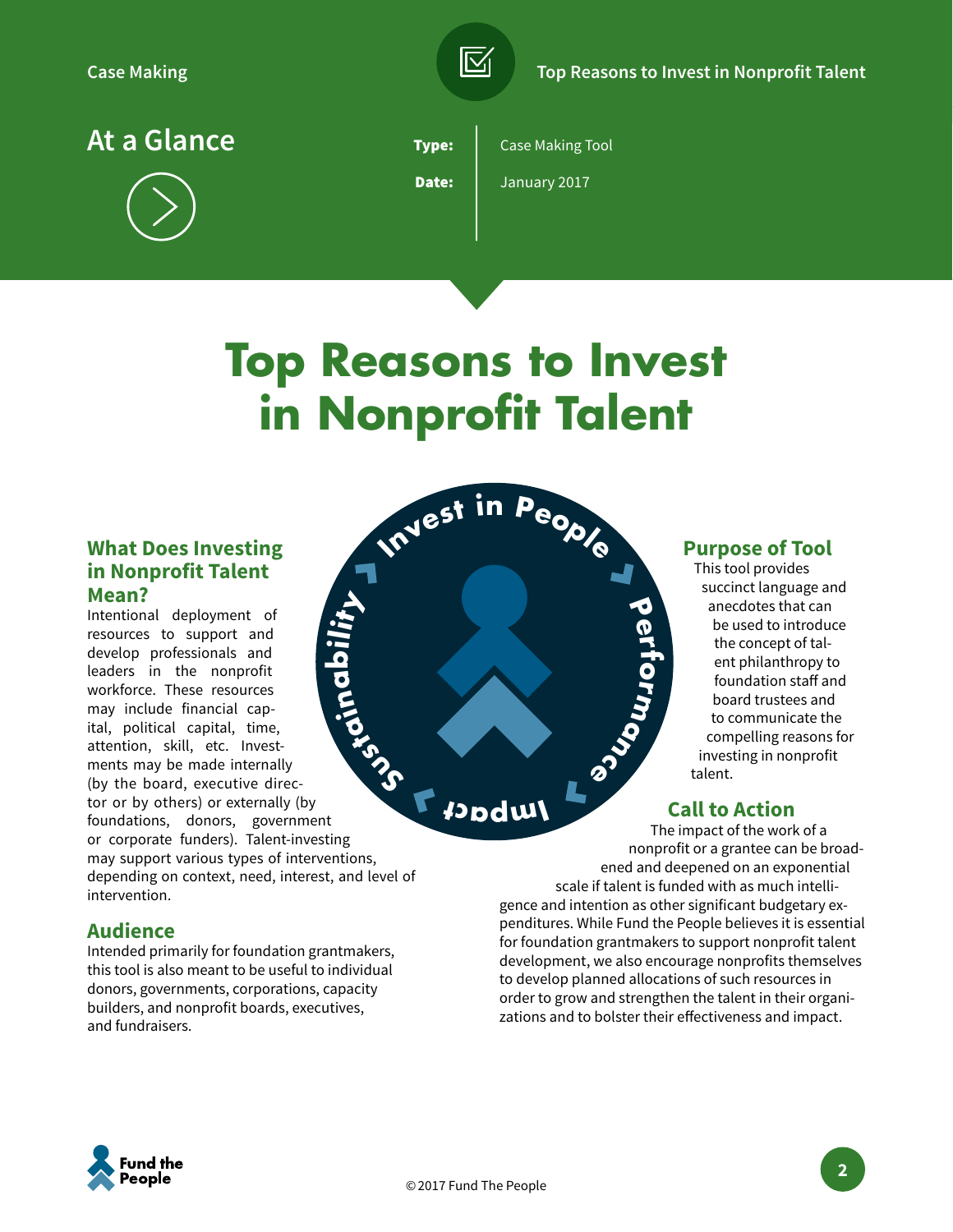#### **People**

**1. Funders and nonprofits intentionally, substantially, and continuously invest in nonprofit professionals.**  It starts with rising investment in nonprofit professionals from both funders and nonprofits themselves.

![](_page_2_Picture_4.jpeg)

External funders could include foundations, individual donors, government, corporate contributors, and other sources. Foundations, in particular, have the incentives and systems to increase investment in nonprofit people. For example, foundations have the flexibility that government often does not, and the stake in organizational effectiveness that often individual donors do not.

#### **Performance**

**1. Strengthens nonprofit performance and organizational effectiveness. Intentional investment in people is the most important ingredient for attaining the highest morale, productivity,** 

![](_page_2_Picture_8.jpeg)

**and service to communities.** Organizations performing at this high level are able to achieve the greatest mission-driven results. Investing in talent is widely believed to optimize the effectiveness of organizations, including individual leaders, ideas, dollars, and culture. Grantmakers for Effective Organizations supports this belief by stating that building the capacity of leaders is the single most effective way to make a nonprofit's work more meaningful to its community.

**2. Creates great places to work.** Investing in talent shapes organizational cultures that heighten staff morale, increase engagement and satisfaction, and elevate performance. In fact, data shows that Talent investment has been shown to prevent staff turnover and burnout. $<sup>1</sup>$ </sup>

#### **Impact**

- **3. Clears the leadership bottleneck. Nonprofit Boomer executives are delaying retirement in part because of philanthropy's failure to invest in nonprofit talent, and specifically in their successors.** This lack of funding has exacerbated nonprofits' struggle to properly compensate their employees and provide for their retirement. Executive Directors rightly fear a wait-and-see approach by funders rather than timely investment to help ensure healthy executive transitions. The result is a dangerous instability in cash flow. It is essential that funders and nonprofit executive directors initiate the difficult but courageous conversations necessary to develop plans for talent investment; prepare for executive transitions; and build the talent of their grantees.
- **4. Counters the leadership investment deficit. There isn't a deficit of nonprofit leaders, but there is a deficit of investment in nonprofit leaders.** Only 1% of foundation dollars was allocated annually for nonprofit leadership development over the last 20 years. This percentage computes to \$29 spent per person while businesses spend at least \$120 per person. With an adjustment in perspective or outlook, the lack of investment in the bench strength of nonprofits can be turned around

to increase leadership opportunities for nonprofit talent. Funders and nonprofits must work together to tackle this critical issue. Otherwise leadership crises will become commonplace, adversely impacting nonprofit effectiveness and impact.

![](_page_2_Picture_15.jpeg)

![](_page_2_Picture_16.jpeg)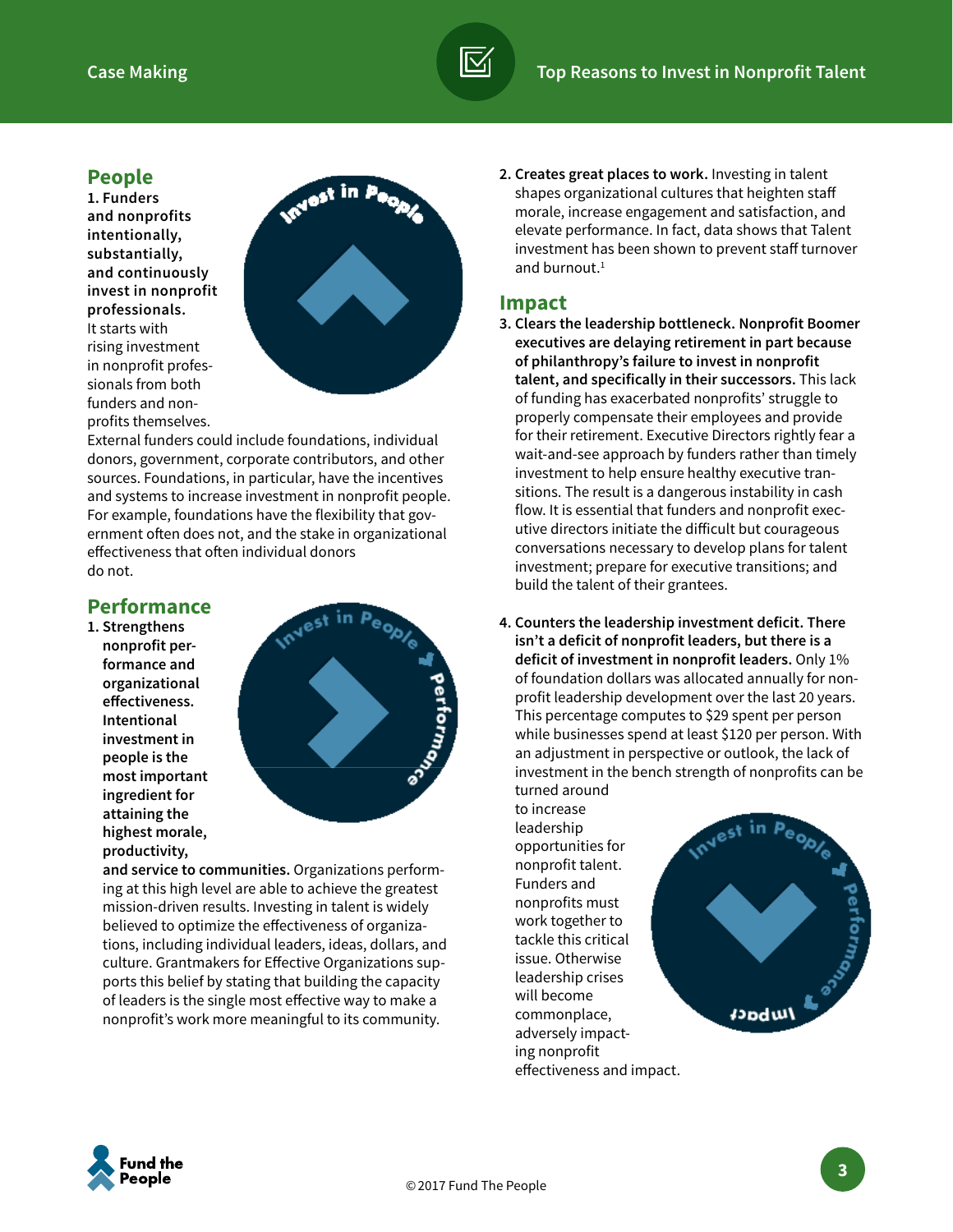- **5. Harnesses diversity. The U.S. is becoming more diverse. People of color will constitute majority of the population by 2025, and more women and LGBTQ people will join the workforce.** But the composition of nonprofit executives, boards, donors, and staff is not keeping pace with this reality. Only 16% of people of color hold positions of leadership at nonprofits, with those next in line being only 18% people of color. A 2014 national BoardSource study found that 89% of nonprofit CEOs were white, as were 90% of board chairs and 80% of board members. Lack of attention to these trends impedes the ability of nonprofits to maximize their community impact. In order for nonprofits to be responsive to the community, remain relevant, and achieve their desired impact they need leadership and staff to not only reflect the diversity of the population but also to embrace equity and inclusion.
- **6. Ensures inter-generational collaboration. Career and economic conflicts among the generations have reached a low boil in the nonprofit workplace.** By investing in nonprofit talent we can appropriately begin to address conflicts among the generations of Baby Boomers, Gen Xers, Millennials (and soon Generation Z) who currently work together. Talent development spans building the skills of emerging leaders, preparing mid-level managers to take on more senior leadership roles, and helping long-time executive directors to determine the next phase of their careers. It also helps teams to build their impact and effectiveness. Such comprehensive strategies will increase morale, clear communication, and productivity at work.2

#### **Sustainability**

**7. Expands the nonprofit workforce's value to society. Employing 11% of the U.S. workforce, nonprofits are formidable job-creators.** Our workers produce immeasurable benefits for the public good. Investing in the performance,

![](_page_3_Picture_6.jpeg)

impact and sustainability of nonprofit professionals fuels the economic and social health of our society.

**8. Advances long-term sustainability. Today's premier corporations and thought leaders believe that investment in employees is essential to both financial viability and to achieving their mission over the long term.**  The nonprofit sector, however, has not yet adopted this view. Yet now, more than ever, the high demand for our services presents an opportunity for us to establish our value, make the case for investing in talent, and build a platform for best practices.

**9. Fulfills our moral mandate.** Investing in the people who do the work of the social sector is consistent with the values of our collective mission. When we work to improve the quality of life in our communities while maintaining a poor quality of life for our own employees, we undermine our mission and lose our footing, both morally and ethically.

![](_page_3_Figure_10.jpeg)

1  [ROEI® : Return On Employee Investment® Increase](https://www.sage.com/na/~/media/site/Sage%20HRMS/pdf/white_papers/SageHRMS_ROEI.pdf)  [Competitiveness Through Your Biggest Asset. White Paper. SAGE.](https://www.sage.com/na/~/media/site/Sage%20HRMS/pdf/white_papers/SageHRMS_ROEI.pdf)

2  [Linnell, D. and Wofred, T. "Creative Disruption: Sabbaticals for](https://durfee.org/durfee-content/uploads/2016/06/Creative-Disruption-Sabbatical-Monograph.pdf)  [Capacity Building & Leadership Development in the Nonprofit Sector".](https://durfee.org/durfee-content/uploads/2016/06/Creative-Disruption-Sabbatical-Monograph.pdf)

![](_page_3_Picture_13.jpeg)